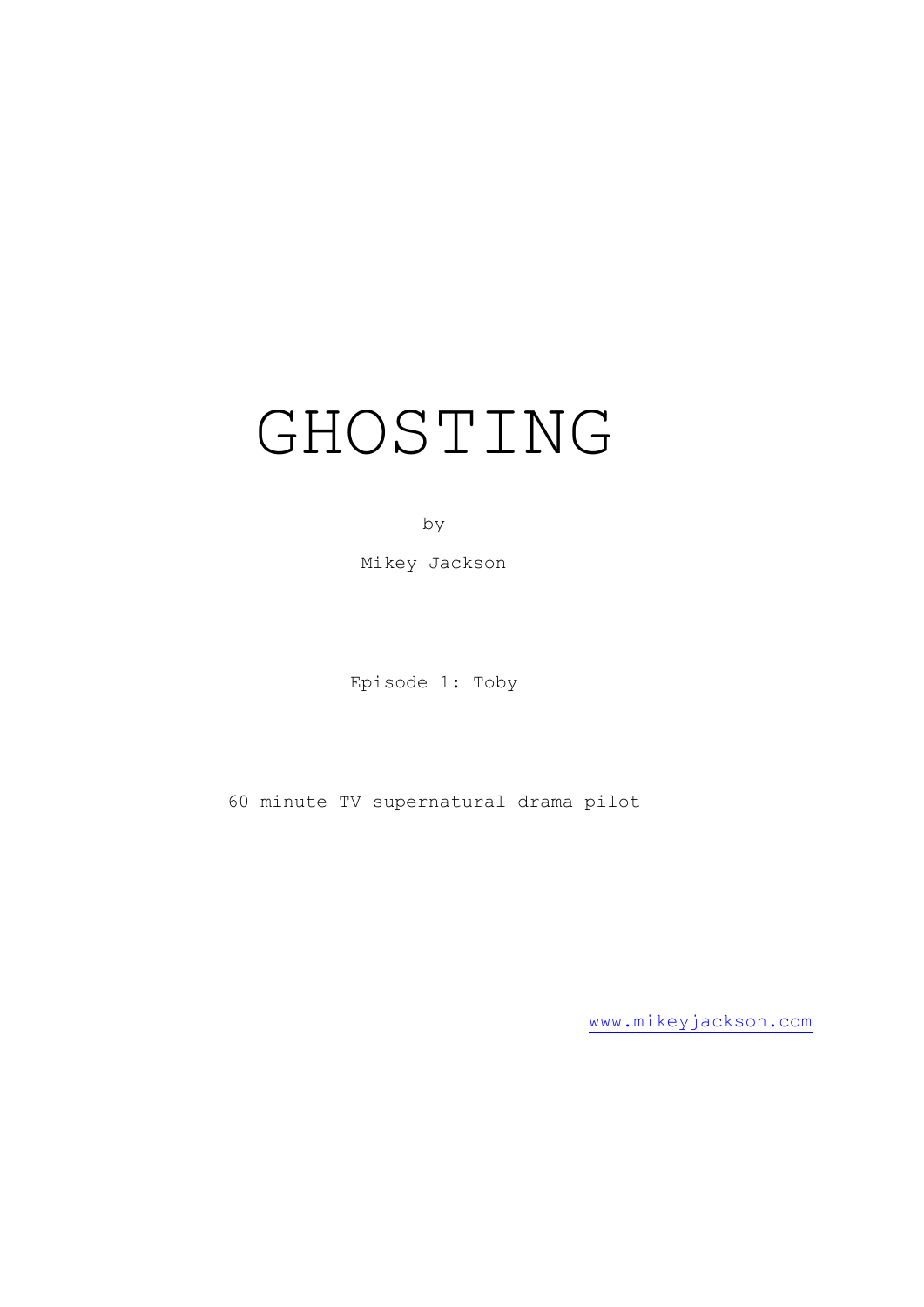# **EXT. STREET IN INNER-CITY COUNCIL ESTATE - AFTERNOON**

Running. Fast. It's a chase.

A balaclava-clad young MUGGER, over-sized black hoodie, matching jogging bottoms, pursued by –-

–- weedy boy-next-door type TOBY FOSTER, 18, in a BURGER JOINT UNIFORM. A bizarre, amusing sight... betrayed by the massive kitchen knife in TOBY'S hand.

The MUGGER takes evasive action, a sharp right into –-

# **EXT. SUBWAY – AFTERNOON**

–- a subway. Trot, trot, trot down the steps and into the main subway tunnel. TOBY's not far behind. Hectic footsteps echo as they both charge through the poorly lit concrete tube.

At the other end, TOBY is almost upon him. He reaches out and grabs the MUGGER by the hood, yanking him to a halt.

> TOBY You attacked my little sister! Give me back her stuff!

Cue the frantic struggle. The MUGGER grabs the wrist of TOBY'S knife-wielding hand, turning the blade away from himself. Then oops, TOBY loses his footing, falling flat on his back.

The MUGGER collapses on top of him. Oof!

They quit the scrap. The reason, oh, shit, they've both noticed it. The kitchen knife embedded deep in TOBY'S chest.

Not thinking, TOBY yanks the weapon free of his body. Argh, geysers of blood erupt from the wound.

Sod this, it's time for the MUGGER to make tracks. A terrified, desperate TOBY reaches out, trembling fingers groping and grappling, but the MUGGER breaks free, heading up the steps.

Oh, God, this is the end. Losing consciousness fast, TOBY can only lay back and wait for death to come a'calling.

Then oh, a GIRL appears on the scene, AMY, early 20s, wearing a cardigan over a student nurse's uniform.

Off comes the cardigan. She presses it firmly against TOBY'S wound, attempting to curb the red-water rapids of claret.

With her free hand, AMY rifles through her handbag.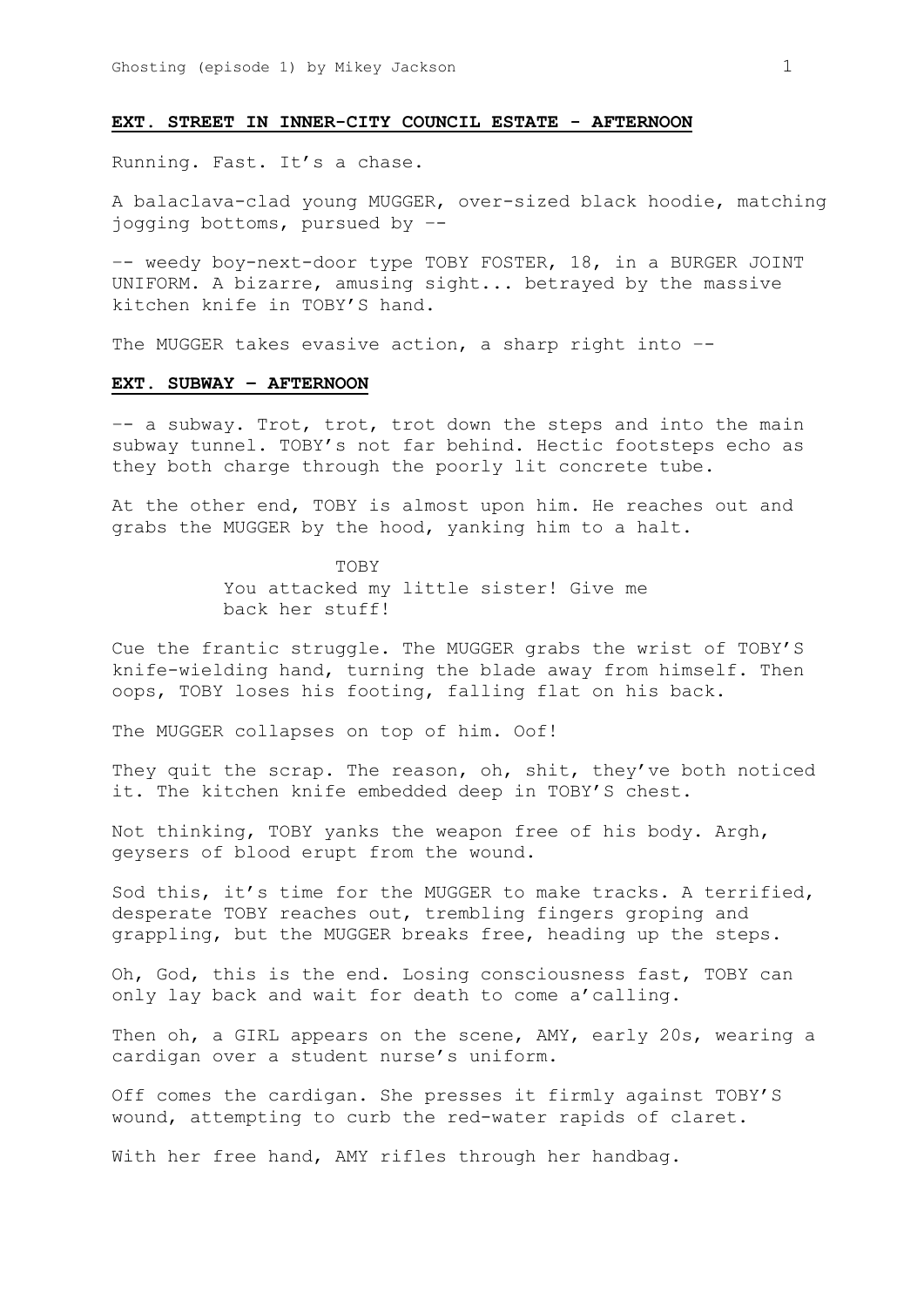Oh, look, did we spot a pistol in there? An actual gun? We're sure we did.

Then out of the handbag comes her mobile phone. She thumbs 999 and waits. Erratic, panicky breathing. Then –-

> AMY Ambulance! Now! A guy's just been stabbed. Subway on Turner Street.

We are TOBY, looking up at this angel. Everything is fading fast, a dissolving world of blur and echo.

> AMY Hang in there, yeah? Help is on its way. No! Don't close your eyes. You need to stay awake.

Too late. We fade to black. No sight. No sound. Nothing.

Oh, and let there be light, we're back in the subway. TOBY sits bolt upright, gasping for much-needed air. He checks the knife wound. Oh. It's vanished. No blood. Yay, he's alive.

He clambers to his feet. That's when he clocks a distraught AMY on her knees a few feet away... beside the motionless victim of a stabbing, blood everywhere, a horrific sight.

WTF? Curious yet wary, TOBY inches forward to investigate. He recognises the dead youth as... OMG...

...himself!

Horror-struck, confused, it's all too much for TOBY. He turns and runs. Fast. Up the subway steps and into –-

# **EXT. MAIN STREET - AFTERNOON**

–- a main shop-lined street. Strangely deserted. No people. No moving cars. No anything. He stops dead, very much alone.

Fading sunlight. A distant rumble of thunder. Dark clouds gather in a greying sky. Ooer, it's an unnerving sight. TOBY turns to flee, but –-

–- blocking his path is CEPHAS GRIMM, dressed in soiled 18th century smuggler's attire, his skin pallid and grey, his teeth stained and blackened. He grins like an imbecile, his gait theatrical, almost a flamboyant mince.

> CEPHAS Ah, Toby. So glad you could make it.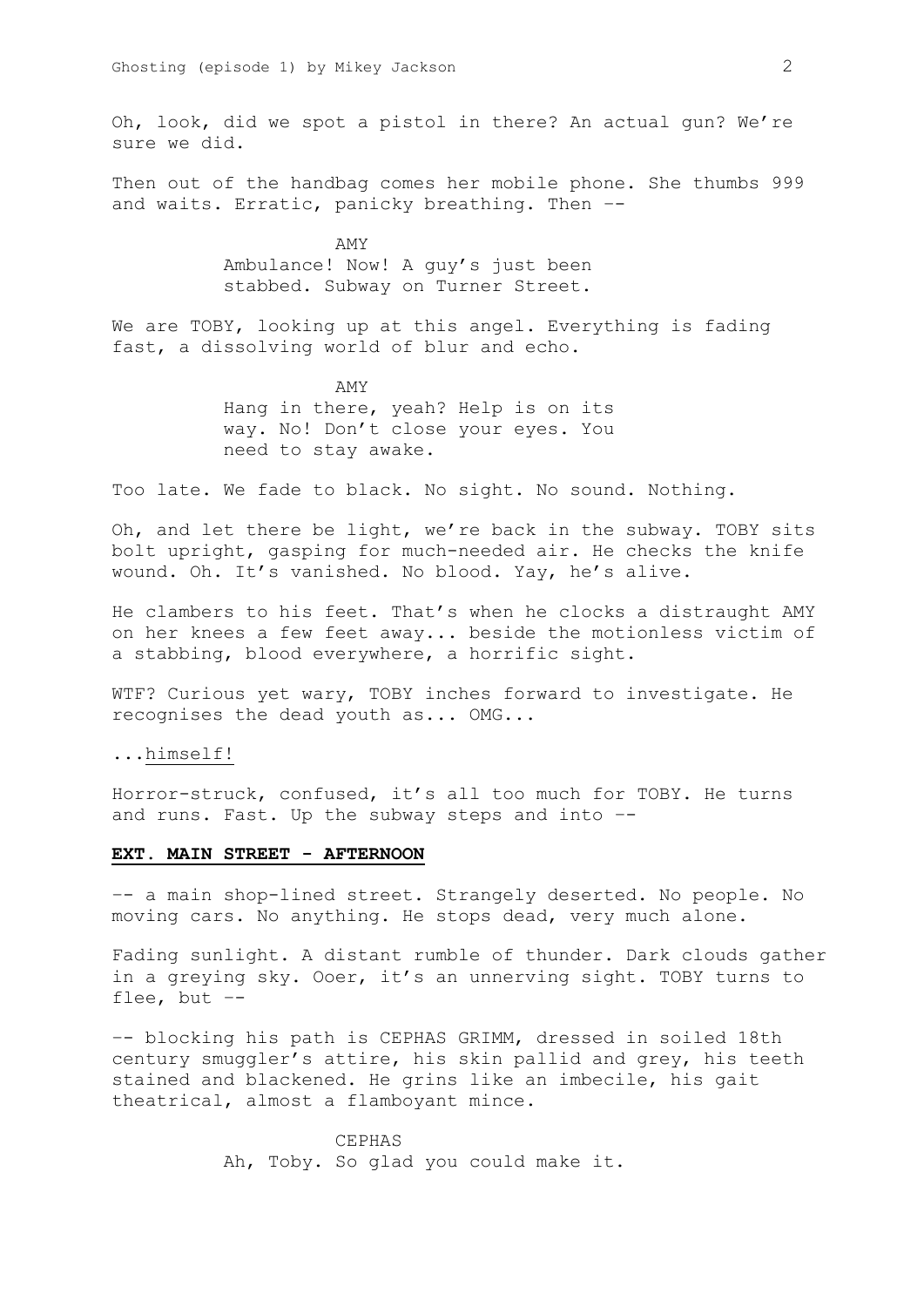CEPHAS performs an over-blown courteous bow and arm sweep.

CEPHAS Cephas Grimm at your service. Consider me your welcoming committee.

CEPHAS takes note of the boy's fear and confusion. Finger planted upon lips, he delivers a mock mulling over.

> CEPHAS Methinks an explanation is required. Three little words should do it.

He lunges forward, nose-to-nose with TOBY.

CEPHAS You're dead, boy!

TOBY yelps with fright. A clap of thunder adds to his disquiet. He looks right, looks left, desperate for help.

> CEPHAS There's no point in running away. You've got nowhere else to go. So be a good lad and come with me.

GEORGE (O.O.S.) Get away from that young man.

TOBY twists in the direction of the well-spoken, stiff upper lip voice. His face goes all WTF as he lays eyes upon –-

–- CAPTAIN GEORGE TRENT, 30s, a World War Two British Army officer in full battledress, head held high, standing tall;

–- GEMMA JONES, early 20s, wearing the iconic Gerri Halliwell Union Jack mini-dress and red platform boots;

–- EGG RICHARDS, 16, a mixed race girl wearing typical modern inner-city streetwear, a hoodie, camouflage cargo pants, trainers.

Eh? This motley crew is a bizarre sight to behold.

CEPHAS Captain Trent. Must you always spoil the party?

GEORGE Toby. Don't be afraid. Please. Step over here with us.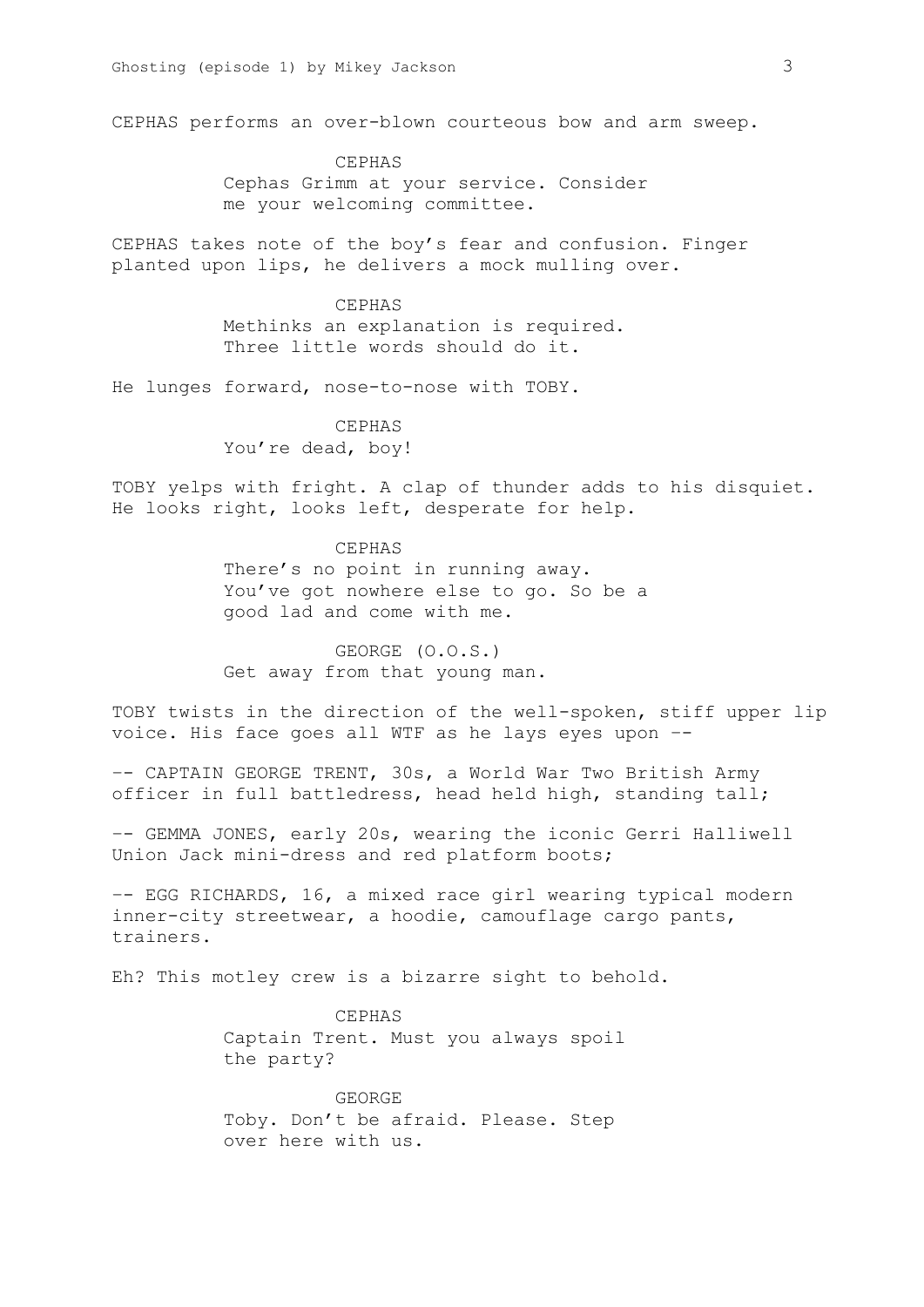Clearly seeing the trio of soldier, Spice Girl and chav as the lesser of two evils, TOBY shuffles closer to them.

> CEPHAS Mr Black won't like you butting into his private business.

## GEORGE

Well, you know me. I'm always prepared to stand up and fight.

# CEPHAS

Hah! You and whose army?

GEORGE produces a service revolver from its holster and points it at CEPHAS. The smuggler is highly amused.

## CEPHAS

Seriously?

Even so, GEORGE fires several shots into CEPHAS' chest. Upon impact, small clouds of black smoke mushroom out from each bullet hole. A giggling CEPHAS skips and dances like a loon.

> CEPHAS Ooh, stop it, Captain, it tickles.

Each smoke plume fades to nothing. All bullet wounds heal and disappear. Even the holes in his clothes cease to be.

#fail. Back in its holster goes GEORGE'S gun.

GEORGE You can tell Mr Black this lad is strictly off-limits.

CEPHAS I'll be sure to pass on the message. But rest assured, Captain... you will be seeing us around.

The cackling smuggler morphs into the blackest of ghostly shapes and soars into the distance at breakneck speed.

In an instant, sunlight returns. As do passers-by going about their business. Cars sail past. The street is back to normal. Although nobody seems to notice this unusual foursome.

> TOBY Can somebody please explain to me what the fuck is going on?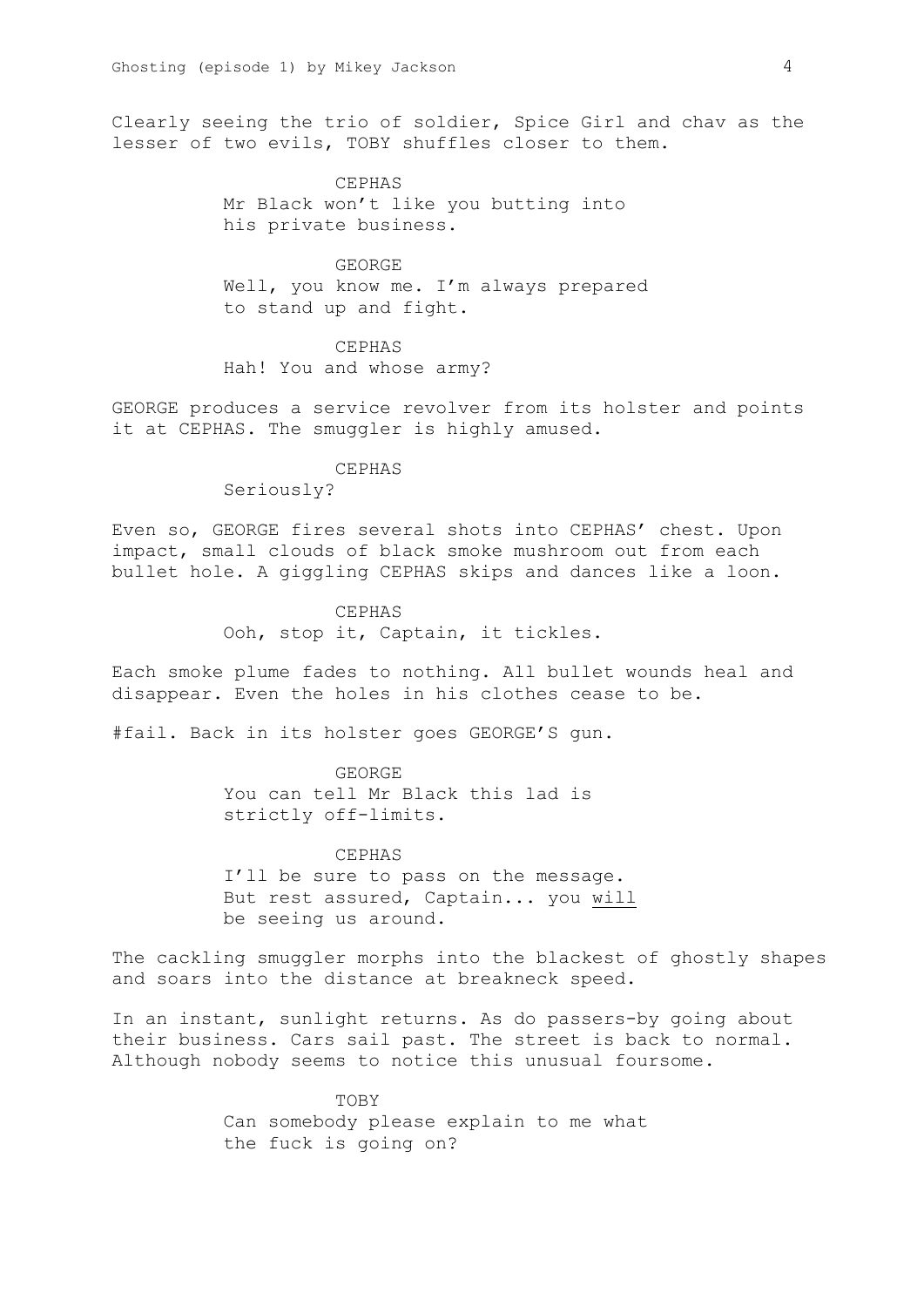## **EXT. RECREATION PARK – AFTERNOON**

TOBY sits next to GEORGE on a park bench. GEMMA and EGG stand nearby. TOBY doesn't look at all convinced.

> TOBY You're telling me I'm a ghost?

# GEORGE

Yes. We all are. From different time periods. Gemma here is from the 1990s, I died in 1945 and  $-$ -

TOBY No way. None of this is real. You're talking bollocks. You've got a gun. You fired it. Ghosts can't do that.

TOBY stands up, as does GEORGE. TOBY recoils.

TOBY No! You stay away from me! I'm going to prove you all wrong.

He legs it, leaving the ghosts standing in silence.

# **EXT. STREET OUTSIDE TOBY'S PARENTS' HOUSE – AFTERNOON**

Run, run, run, TOBY reaches his own street, a row of houses. It seems a pleasant place to live... apart from the view of two ugly and not too distant tower blocks reaching skywards.

Anxious, distraught, the lad gallops up the garden path and over to the front door. A search through his pockets for his keys. No joy. Plan B: He pounds frantic fists upon wood.

> **TOBY** Mum! Dad! Let me in! Please!

No answer. He trots over to the lounge window. Nose pressed against glass, he peers inside. That's when he sees –-

-- two solemn POLICE OFFICERS, post-news. Standing before them are TOBY'S MOTHER, FATHER and 11-year-old sister KATIE who wears a plaster on one eyebrow, covering the spoils of the mugging.

They're crying, barely able to stand, holding onto each other. It's obvious. They're being informed of TOBY'S death.

Oh, God, the weirdoes back there were right. He is a ghost. Oh, it's all too much, he explodes into tears. We feel his pain, his gut-wrenching anguish.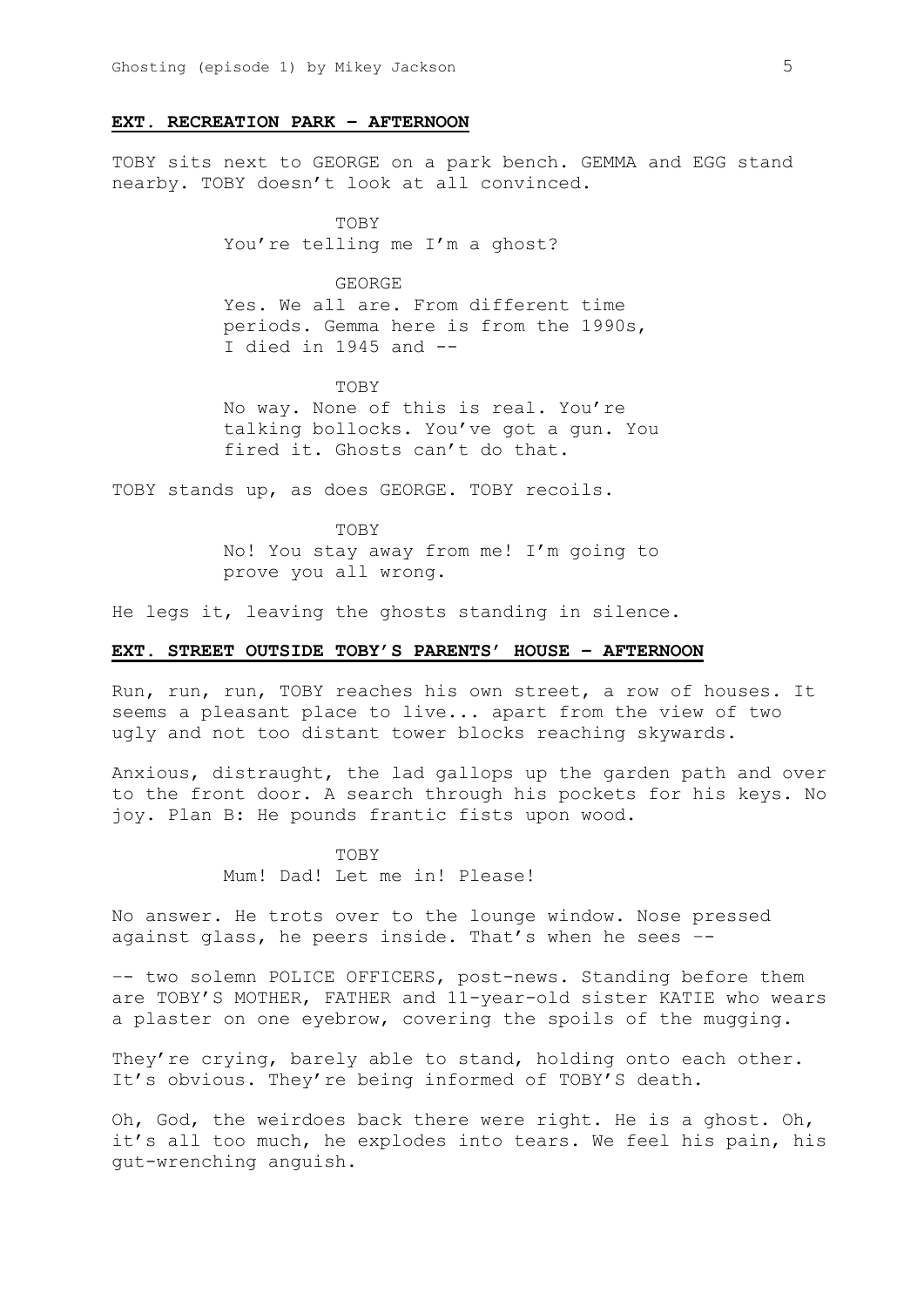Something makes him turn around. GEORGE, GEMMA and EGG stand nearby, sympathy and compassion etched upon their faces.

> GEORGE It's no use trying to communicate with the living. They can't see or hear you.

GEMMA holds out a hand.

GEMMA Please. Come with us. We need to stick together.

TOBY

Why?

GEORGE Because your world just got dangerous.

# **EXT. STREET OUTSIDE THE GHOST HOUSE – LATE AFTERNOON**

GEORGE, GEMMA, EGG and a sullen TOBY walk in silence. EGG notices TOBY'S continued gloominess.

> EGG If it helps, I also died today. Lost an argument with a speeding car.

TOBY So how come you're not depressed about it?

EGG is about to construct a reply when GEORGE stops outside the house we will recognise from now on as the GHOST HOUSE. In the garden, a For Sale sign stands guard.

> GEORGE Here we are, chaps. This has been our home for the past two years. The owners live elsewhere. The house comes fully furnished, yet they're having trouble selling the place.

EGG Why's that?

GEORGE delivers a cheeky grin.

GEORGE Because it's haunted.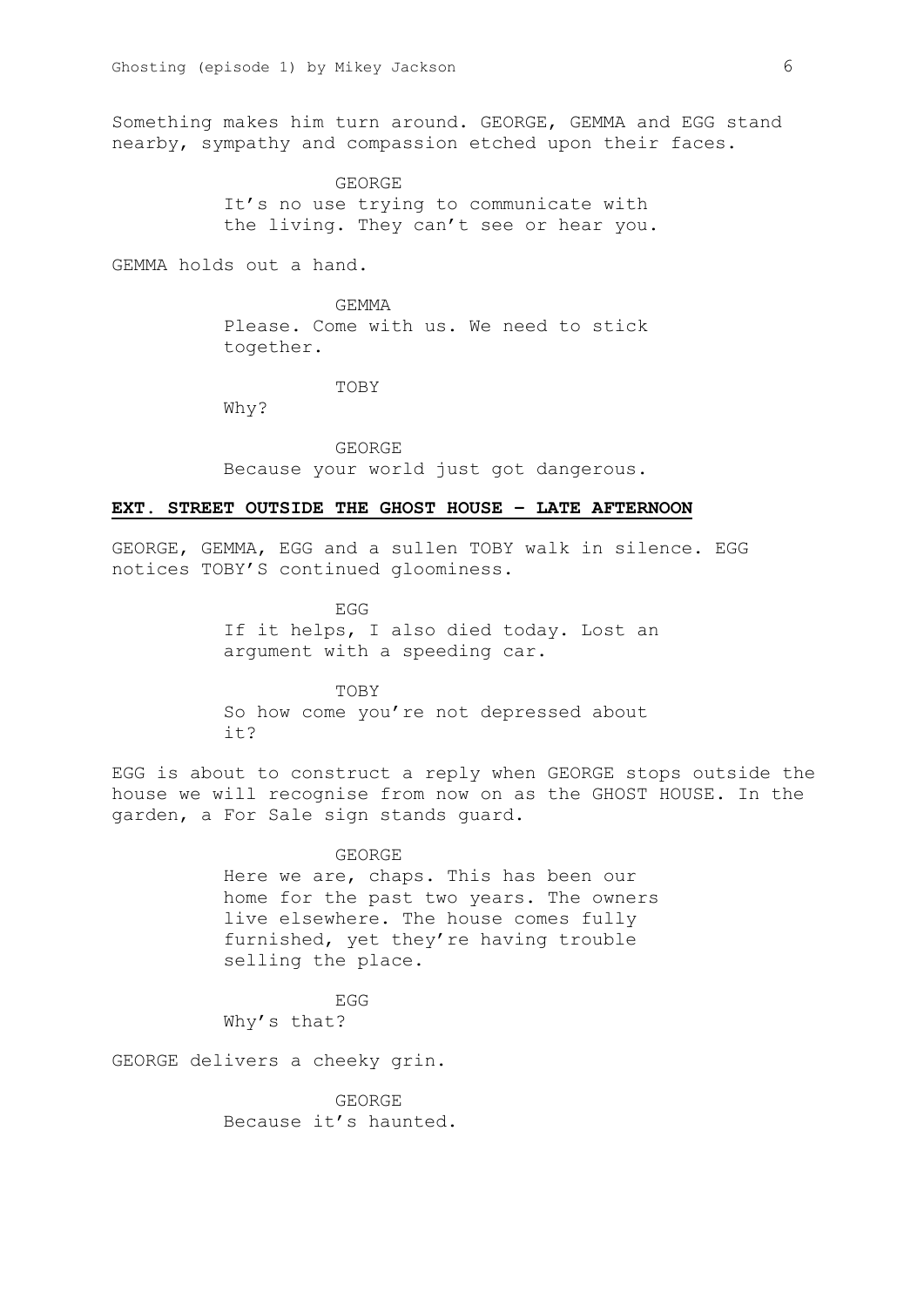# **INT. GHOST HOUSE – LOUNGE – LATE AFTERNOON**

GEORGE, GEMMA, EGG and TOBY enter the room.

GEORGE Please. Make yourselves at home.

GEMMA and EGG claim the sofa. Sulking TOBY takes an armchair. GEORGE remains standing, ready to lead, never off-duty.

> GEORGE Right. First things first. Room arrangements. Toby can take the spare bedroom. Egg, you can share with Gemma.

GEMMA Me and Council Flat Girl? You are joking, right?

EGG What did you call me?

GEORGE Gemma, you've been begging me for months to find you female company.

GEMMA Yeah, somebody like me. Not a total fashion disaster.

EGG Says the twat in a Spice Girls outfit.

GEMMA At least I've got a proper name. What the hell is Egg all about?

EGG Gemma, let me guess how you died. Your friends clubbed you to death for being so frigging irritating.

GEORGE has had quite enough of this bitchiness.

GEORGE Ladies, please. Is there any way you can see fit to getting along?

GEMMA A trip to the pub might help.

EGG and TOBY swap bemused glances.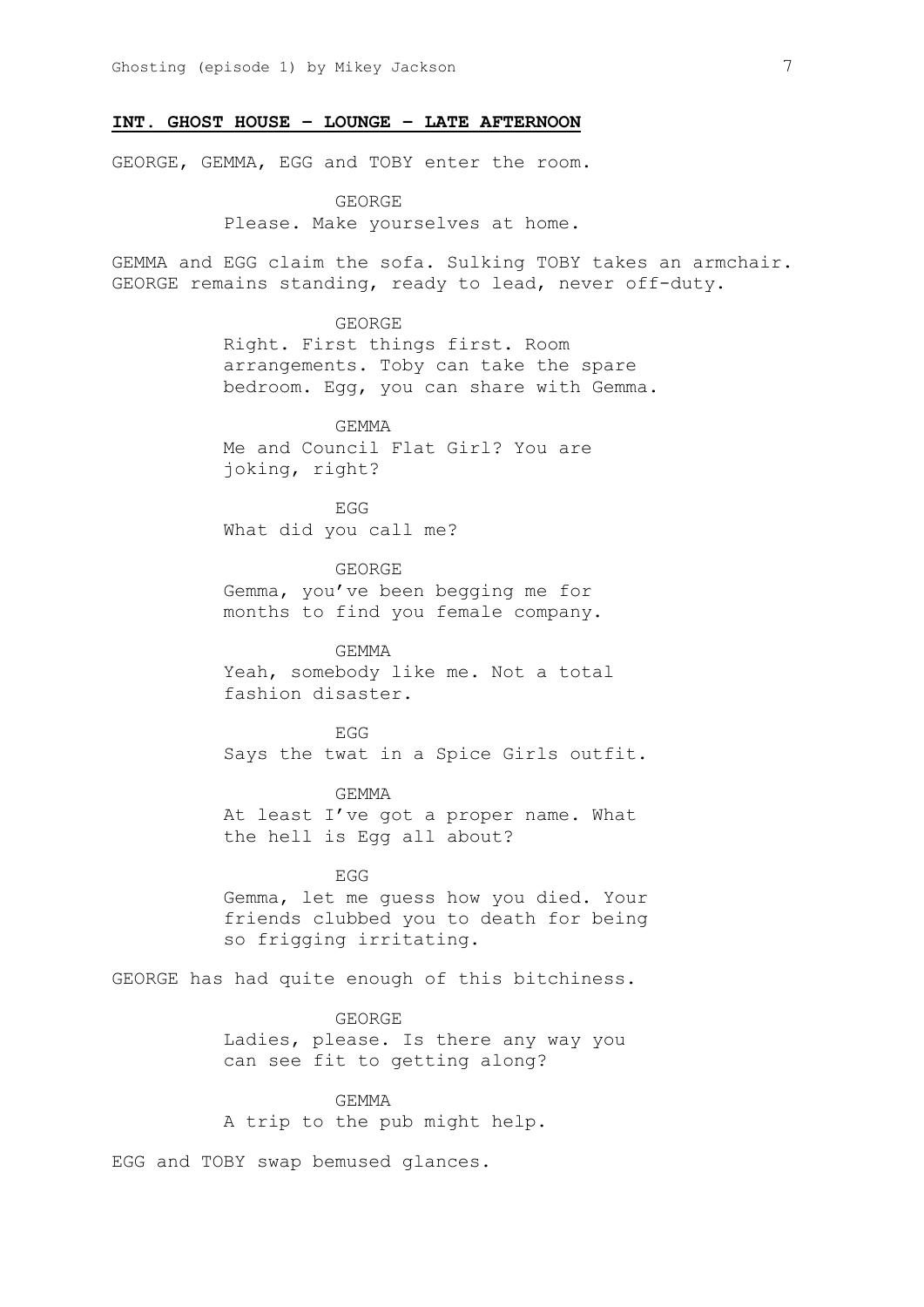EGG/TOBY

Pub?

GEORGE Fine. You win. So long as you choose a quiet establishment.

# **INT. PUB – EVENING**

Quite the opposite, it's a trendy high street bar, YOUNG PEOPLE chattering, dance music blasting out.

GEORGE, covering his ears, props up the bar. Before him stand at least ten drinks of all types. A giggling, near-manic GEMMA scampers over with a pint in one hand, a voddy in the other.

> GEMMA Two more to add to my collection.

GEORGE Must you keep stealing people's drinks?

GEMMA It's fun. And I'm hardly likely to get caught, am I? The highlight of this game is checking out the reactions of my victims. Look.

She points to a GUY who's just discovered his lager is missing. He searches in vain, FFS, some bastard's nicked his drink.

> GEMMA Oh, George, I'd give anything to be able to sink all this alcohol right now. I so miss getting totally off my face at the weekend.

GEORGE clocks a HORNY COUPLE eating each other's faces. Yuck.

GEORGE

Things were very different in my day. There was none of this noise, this binge drinking, this... debauchery.

GEMMA

God, it must have been so boring.

And now we shoot off to a table in the far corner where we find a seated EGG and TOBY.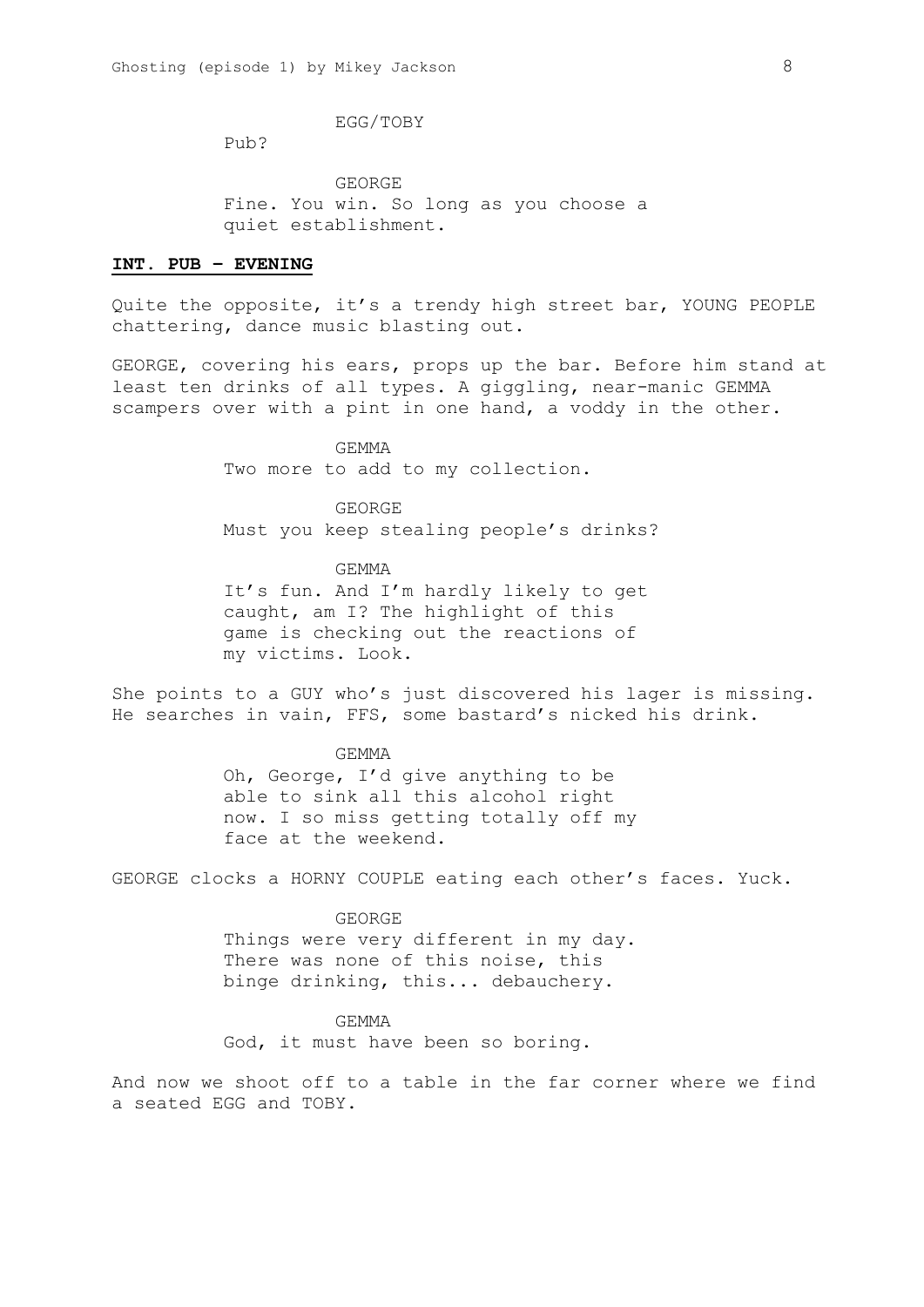TOBY You don't need to babysit me. It's not like I can slit my wrists.

EGG Figured we'd appreciate each other's company, seeing as we're both new to all this. It's about time I did something good. When I was alive, I was a bad person. I did horrible things.

Like what?

TOBY

EGG opens her mouth to respond... but no, she's not ready to explain, so she changes the subject.

> EGG You know you asked me earlier why I wasn't depressed about dying? Well, basically, it's because I hated my shit-sack of a life.

**TOBY** Even so, you must want to see your family again.

## EGG

Like fuck I do. There's only Mum left, and she's a total waste of space. I doubt she ever learnt the meaning of the word "love." Or if she did, I never saw any of it. Now I'm dead, I'm free of that bitch... which suits me fine. No disrespect to you, Toby, but families are well overrated.

TOBY looks genuinely sorry for EGG. He's about to speak, but GEORGE and GEMMA join them and sit down.

> GEMMA Cheer up, Toby, it might never happen.

> > TOBY

I have good reason to sulk. I died today.

GEMMA So did ASBO over there, but I don't see her complaining.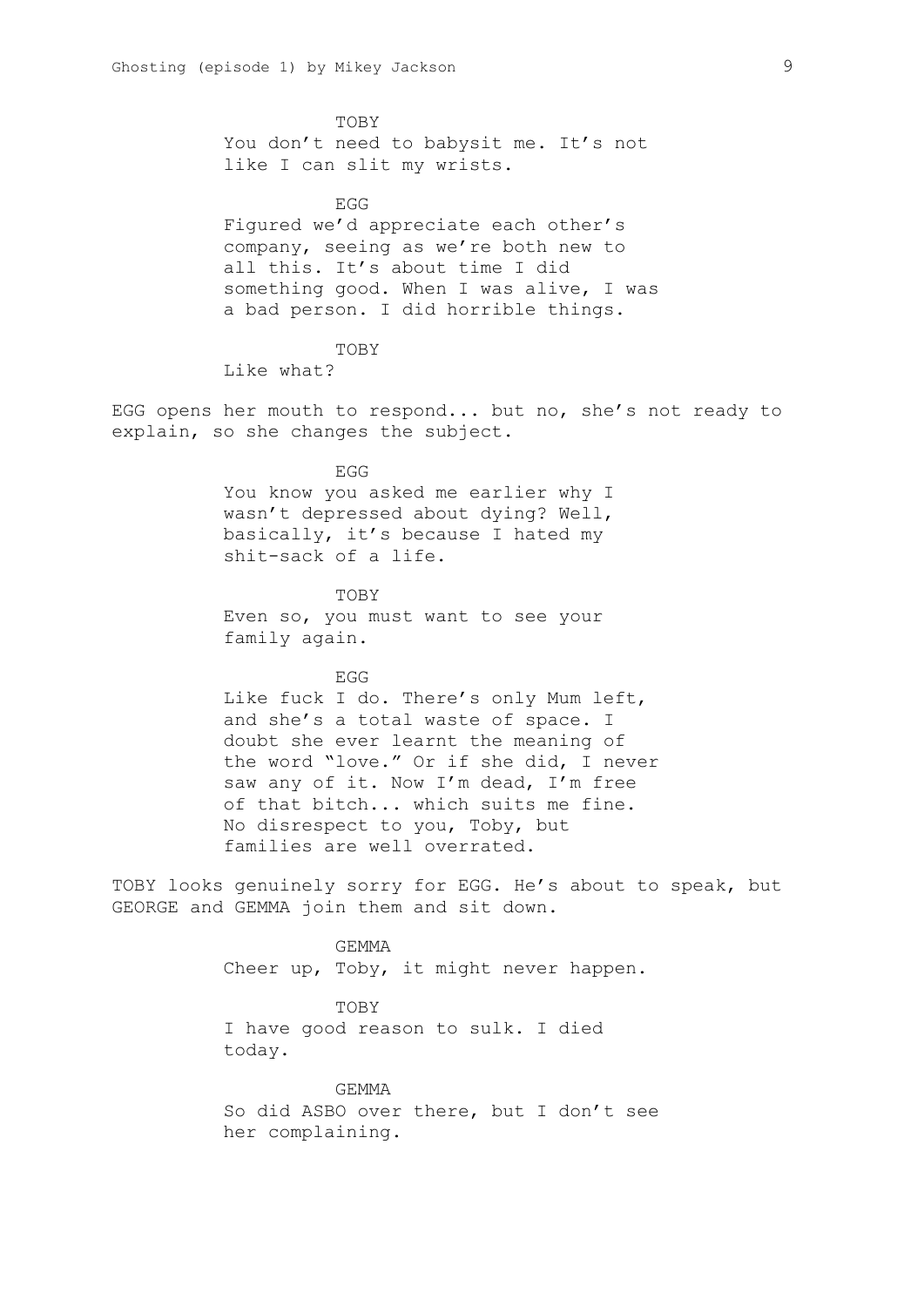EGG At least I ain't a fan of an ancient girl band people's mums like.

**GEMMA** Nor am I. I can't stand the Spice Girls.

EGG Erm, does not compute. You're cosplaying Gerri Halliwell.

Then oh, the lights flicker. Out they go. The music dies. Darkness. Silence. Then comes a weird substitute form of illumination, a cold, eerie, other-worldly blue haze.

Oh, look, the pub's REVELLERS, they've all vanished. Our four ghosts are now totally alone.

Right hand hovering by his holster, GEORGE stands up and creeps forward, slow, cautious. The other three rise to their feet, staying close to their leader, nervous, apprehensive.

> EGG George? What's happening?

GEORGE doesn't reply. But he looks hugely concerned.

GEMMA Is it me or is it getting cold in here?

Question answered, ice crystals form on the windows. Spooky stuff. And oh, the drinks in all the glasses scattered around the place begin to freeze. The gang, seriously rattled.

> GEORGE Whatever you do... stay behind me.

Then oh, the double doors fly open, bam! And in marches a cackling CEPHAS. He flings both hands towards the open doors, as if welcoming a superstar to the stage.

> CEPHAS Presenting the all-seeing, all-knowing, all-powerful... Mr Black.

And here we see the arrival of the sinister MR BLACK, face pale and craggy, eyes as dark as his heart, wearing the long black coat and wide-brimmed hat of an 18th century parson. One click of his fingers, the double doors slam shut.

Ever gallant, GEORGE stands tall, protecting those behind him.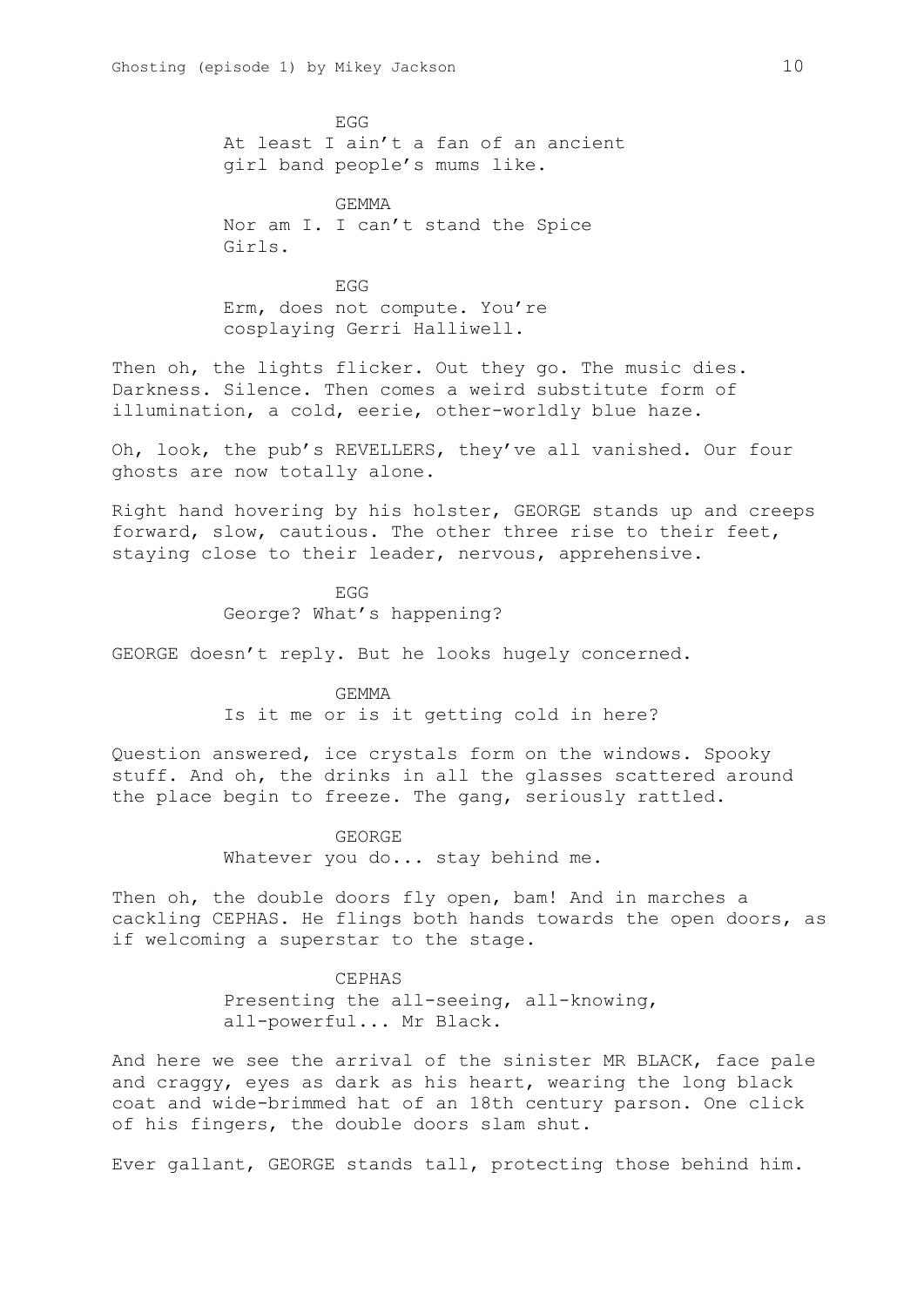MR BLACK Captain Trent. I am growing tired of you interfering with my recruitment procedure. That lad was ours.

# GEORGE

Why? He's just a boy. What use could you possibly have for him?

# MR BLACK

That, my dear Captain, is no business of yours. So be an obliging soldier and hand him over. If you refuse, you will be very sorry.

Behind GEORGE, EGG shields TOBY, extra protection.

GEORGE You don't scare me. I fought in the War.

EGG steps forward, chest puffed out.

EGG Yeah. And I lived in a tower block. You can't do shit to us. We're already dead.

MR BLACK Do you honestly believe ghosts cannot be harmed? Oh, I assure you they can.

MR BLACK raises an arm and flicks a hand sideways. Without any physical contact, an alarmed EGG flies through the air and collides with the wall.

There she stays, stuck like glue, legs dangling at height, arms forced into a cross, a replica Jesus.

> MR BLACK One twist of my hand, that is all it will take to extinguish your light.

TOBY rushes forward.

**TOBY** No, please! Don't harm her. I'll come with you. But only if you let her go.

A dangling EGG looks touched by TOBY'S heroic gesture.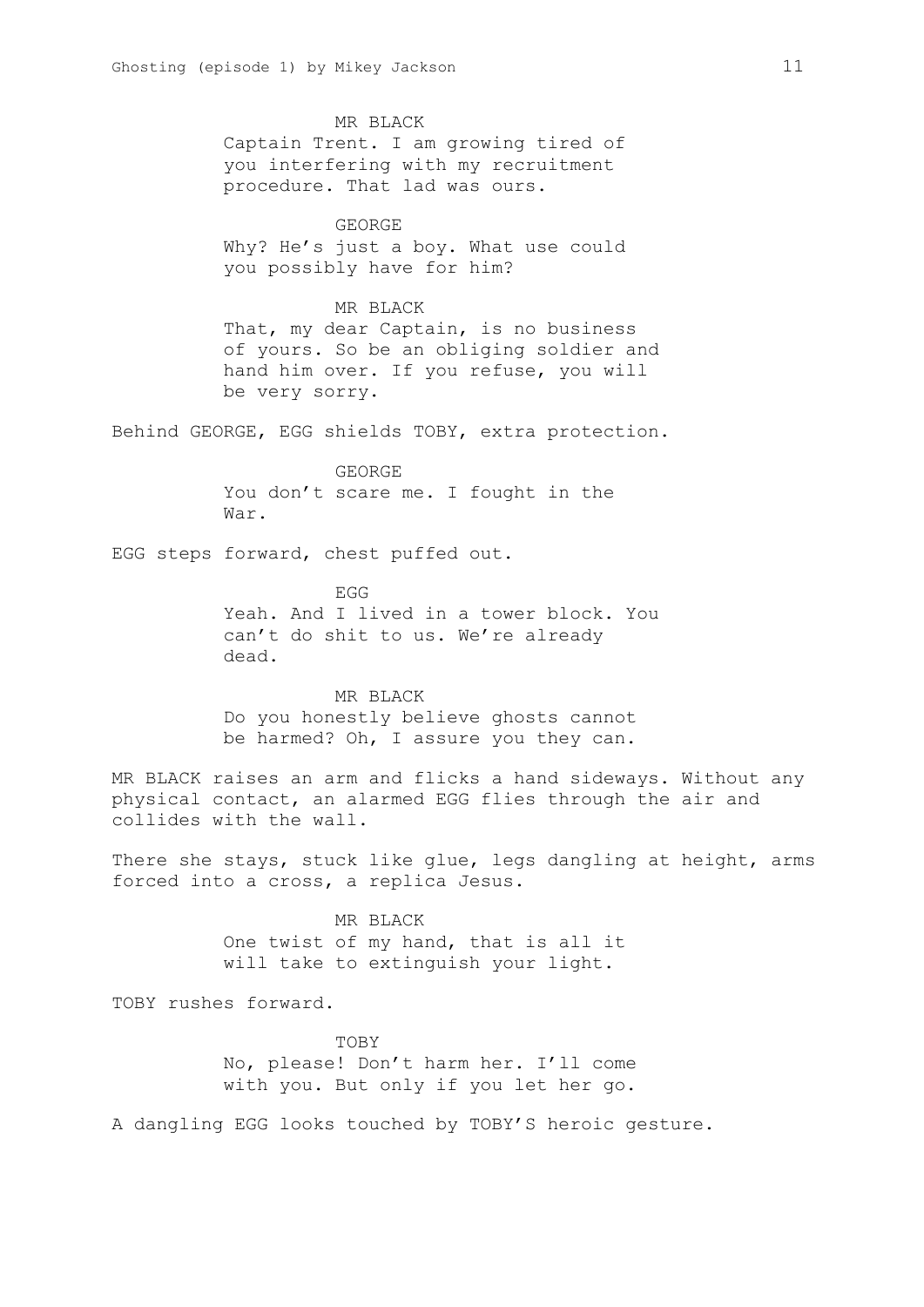GEORGE Toby, you don't need to do this.

Ignoring GEORGE, TOBY peers at EGG. His face softens. The birth of a bond. Friendship. Or maybe even something more.

Then his now-adamant eyes fall once again upon MR BLACK.

TOBY

Take me.

MR BLACK is impressed. He glances at EGG, then back at TOBY. Hmm, clearly he can see this bond. He's working something out.

MR BLACK

A heroic sacrifice. But something tells me your heart is not quite into joining my band of merry men just yet.

He lowers his arm. EGG slides floorwards. Lands on her arse. Ouch!

MR BLACK

Change of plan. Toby. You stick with your newfound friends. But hear this. One day, you will be ready. And on that day, you will choose to become one of us.

GEORGE, GEMMA and TOBY stand tall, saying nothing. EGG, rubbing her sore arse, comes to join them.

> MR BLACK Cephas. It is time we were leaving.

MR BLACK clicks his fingers. The double doors fly open. The ghouls depart. The doors slam shut behind them.

A flicker of light, then the pub is back to normal, music, illumination, chattering PEOPLE, no frozen glassware.

Among them stand four ghosts, invisible to the living, trading disconcerted glances.

# **INT. GHOST HOUSE – LOUNGE – LATE EVENING**

GEORGE, GEMMA, EGG and TOBY sit in silence, tonight's events clearly on their minds. They trade glances, except TOBY who sits furthest away, not wanting to be a part of anything.

> EGG So... who exactly is this Mr Black?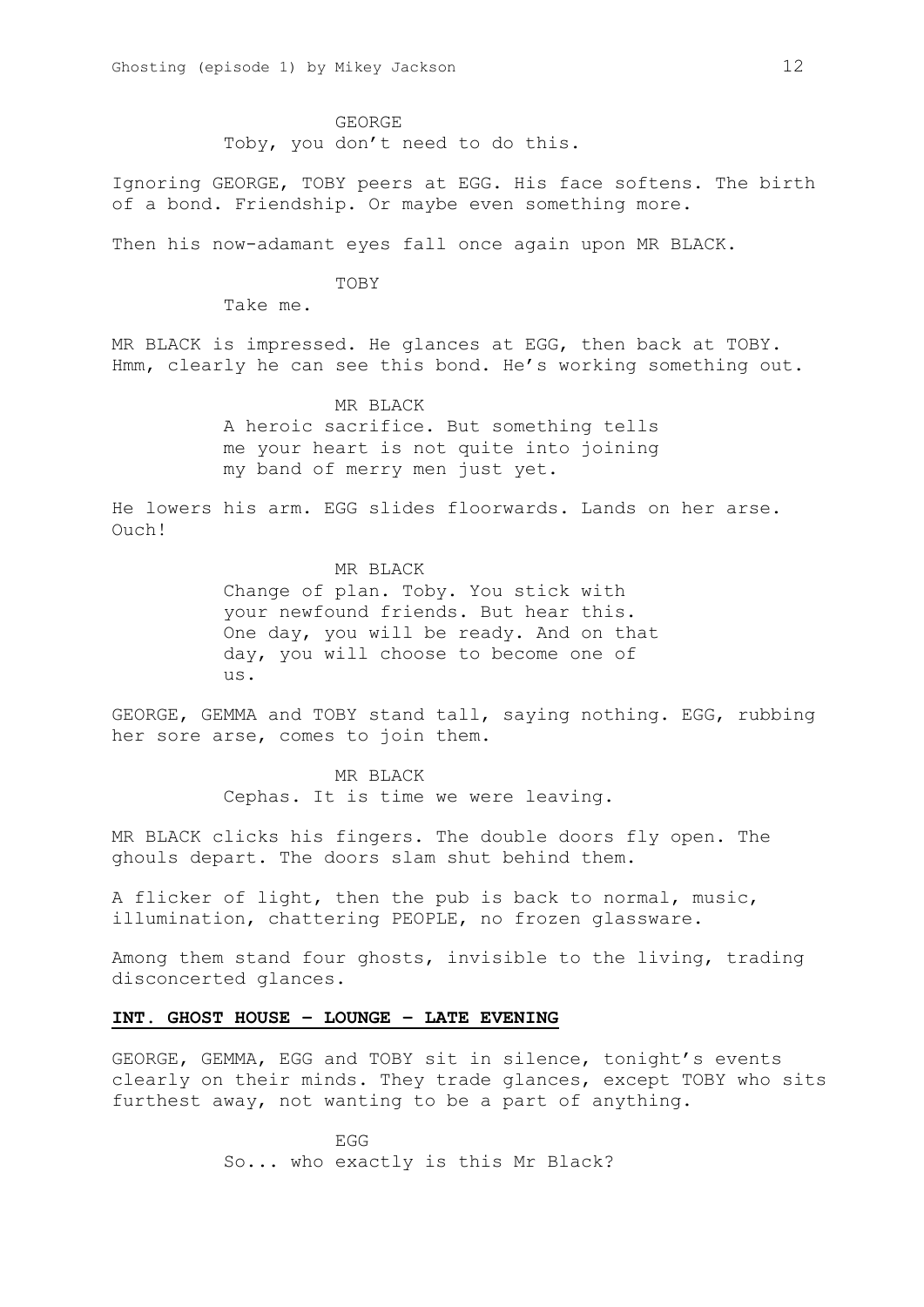## GEORGE

An eighteenth century parson who, for reasons unknown to me, chose to take the demonic route. He usually recruits recently deceased homeless people, alcoholics, petty thieves, drug addicts. The cad's interest in Toby is most disconcerting.

# GEMMA Agreed. It doesn't make sense why he'd want somebody like him.

A pissed off TOBY isn't a fan of the current convo.

#### TOBY

Somebody like him? You're talking like I'm not here.

#### GEORGE

Then make yourself known. Contribute to this conversation.

# **TOBY**

No, thanks. Getting pally with fellow dead people is way down low on my wishlist.

#### GEORGE

Toby, we need your input. Can you think of any reason why Mr Black would single you out as an asset?

**TOBY** Don't know, not interested.

TOBY takes to his feet, marching towards the door.

GEMMA Where are you off to?

TOBY What's it to you, Spice Girl?

# GEMMA

All right, I only asked.

# TOBY I'm going to my room. I've had enough, I want to be alone.

He opens the door, but pauses.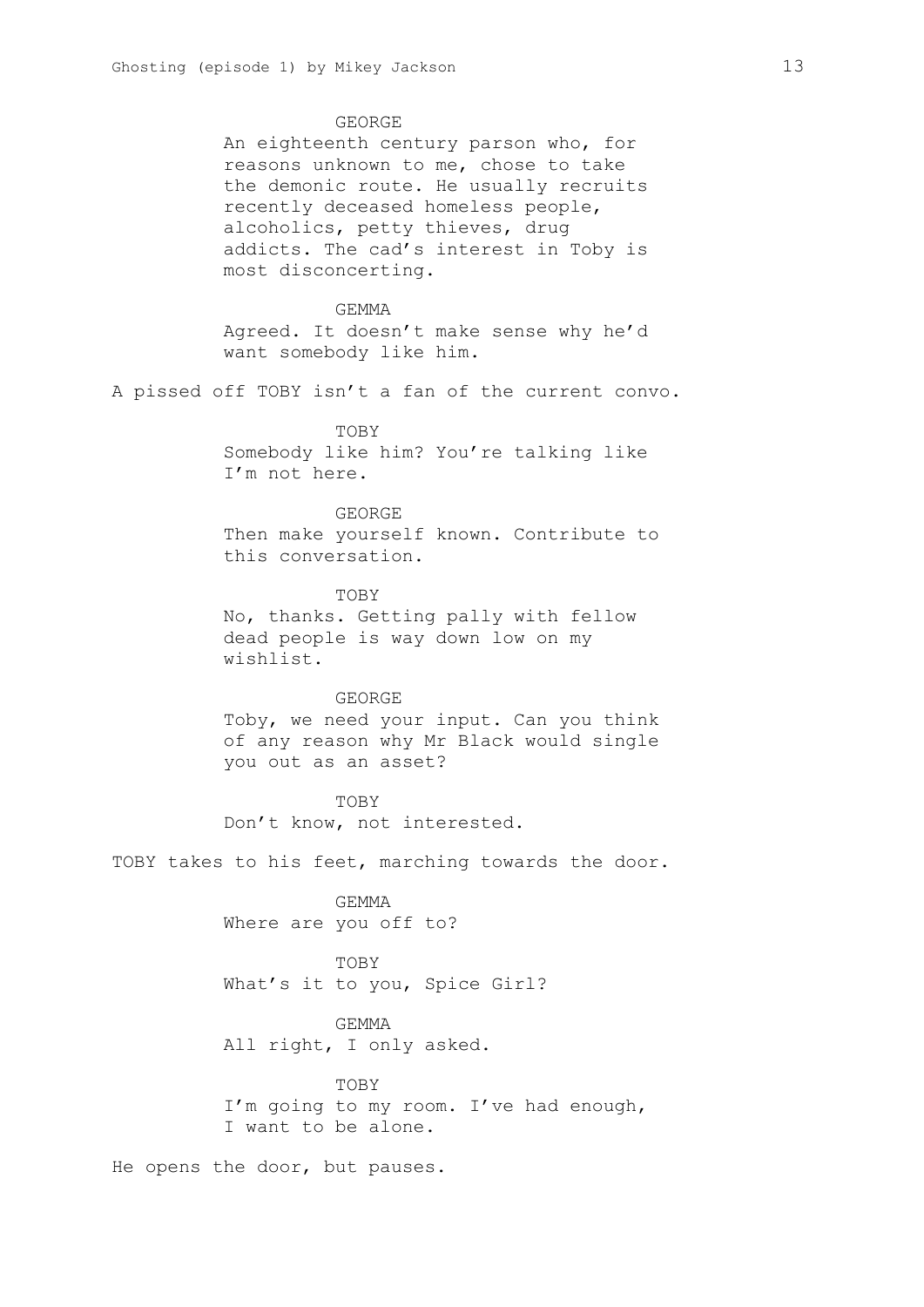TOBY Oh, and don't expect me to join your stupid gang any time soon.

Slam! He's gone. They all swap looks. Then –-

GEORGE I think we're going to have a problem with that one.

## **INT. GHOST HOUSE – GEMMA AND EGG'S BEDROOM – EVENING**

It's a pink "girlie" bedroom, two single beds. EGG sits on her bed, her back resting upon the headboard, reading a novel.

GEMMA enters. Time for mock surprise.

GEMMA Wow. I didn't know you could read.

EGG Memo to self: Ignore Gemma. She might take the hint and piss off.

GEMMA lays down on her bed and peers at her fingers.

GEMMA I am so fed up with my colour of my nails.

She studies her face in a compact mirror. Pouts her lips.

GEMMA And my lips are totally crying out for an emergency re-gloss.

EGG Then sort yourself out.

# **GEMMA**

I've tried. Loads of times. It doesn't work. No matter how many coats I apply, my lips and nails instantly revert back to their original colour. It's the same with my clothes. This is the outfit I died in. I can't change it. So embarrassing. My advice to the living: Always keep your look in check. When you snuff it, you're stuck with it.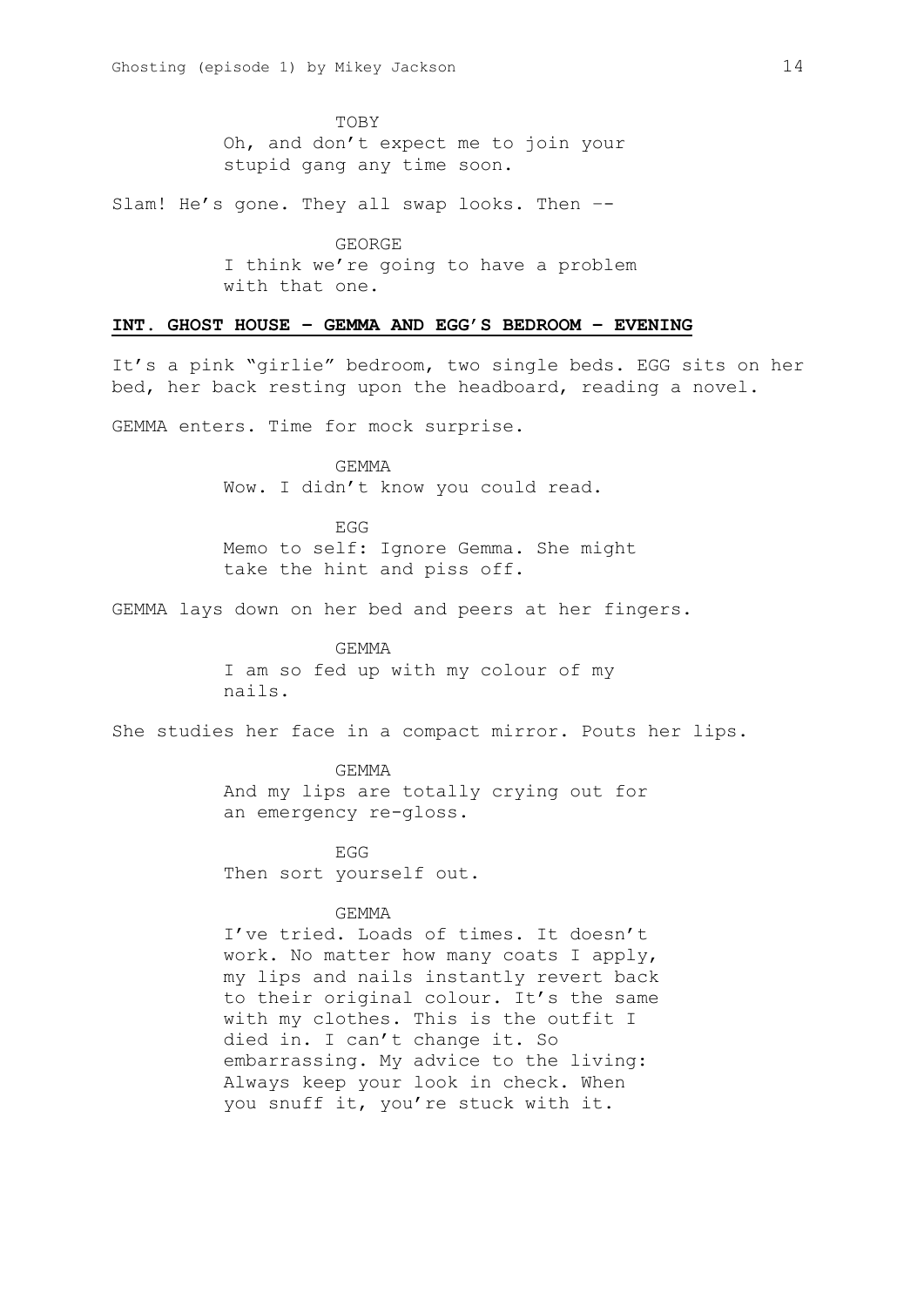EGG I hope Toby's okay. What if he's done something stupid? **GEMMA** What, you mean like topping himself? It's a bit late for that. EGG I'm being serious. Maybe I should check on him. GEMMA You heard the guy. He wants to be alone. EGG That was four nights ago. GEMMA You do realise, don't you? He doesn't fancy you. Okay, so he came to your rescue in the pub. So what? Toby would have done the same for anybody. Especially me. EGG Oh, I get it. You're planning on getting your claws into him. GEMMA Too right I am. Young, good looking ghosts like Toby are rarer than gold dust. EGG Go for it. See if I care. GEMMA Hah, look at you. It's written all over your face. You. Have. Got. It. Bad. No wonder he's locked himself away. The burning glare from EGG amuses GEMMA. GEMMA Ooooh. If looks could kill, I'd be a dead woman... again. She's not worth the effort. EGG returns to her novel.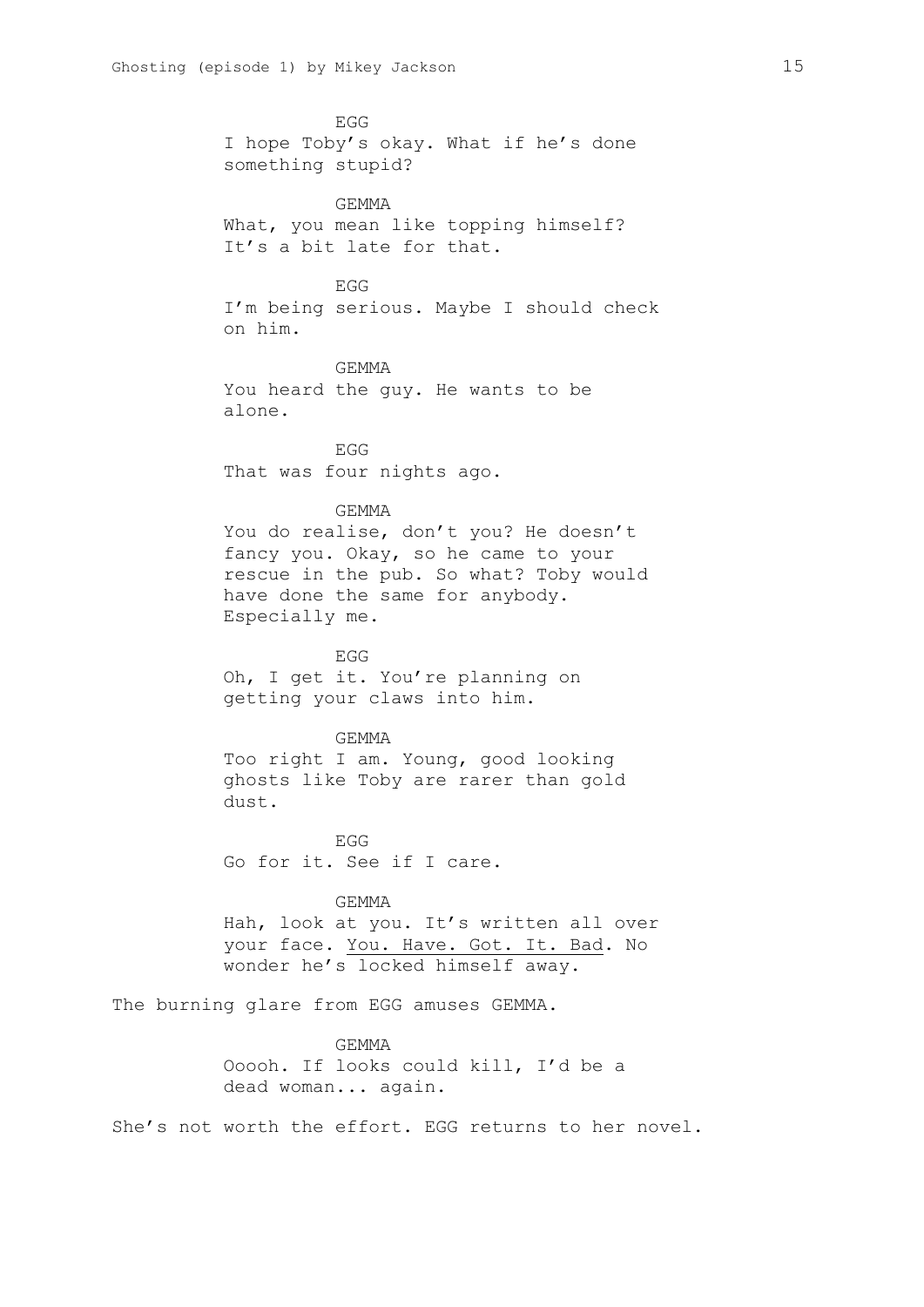# **INT. GHOST HOUSE - TOBY'S BEDROOM – MORNING**

Morning has broken. TOBY sits on his bed, staring into space, thinking of –-

## **INT. TOBY'S PARENTS' HOUSE – KITCHEN – MORNING (FLASHBACK)**

–- his sister KATIE. A loving family at the dining table. Balloons. Cards. A "Happy 11th Birthday" banner.

She blows out all eleven candles on her cake. Cheers from her MOTHER and FATHER. Oh, and TOBY who is dressed in normal clothes.

TOBY'S MOTHER hands an excited KATIE a present.

TOBY'S MOTHER This is from me and your father.

CAPTION: "TOBY: 1 DAY BEFORE DEATH."

KATIE strips the box of wrapping paper. Ooh, it's a brand new mobile phone.

> KATIE Oh, wow! Thank you.

TOBY'S FATHER Before you get too excited, young lady, it's only a Pay As You Go.

TOBY'S MOTHER Which means you'll have to earn your call credit by doing chores around the house.

Mock disappointment from KATIE.

TOBY Katie, this is from me.

TOBY passes over his gift. One shredded sheet of wrapping paper later, she opens a gift box to reveal a silver locket on a chain with her name engraved on it.

> KATIE Oh, Toby, it's beautiful.

> TOBY Let me put it on for you.

KATIE hands it over. TOBY stands up. He clasps it around her neck, then kisses her head. He loves his little sister.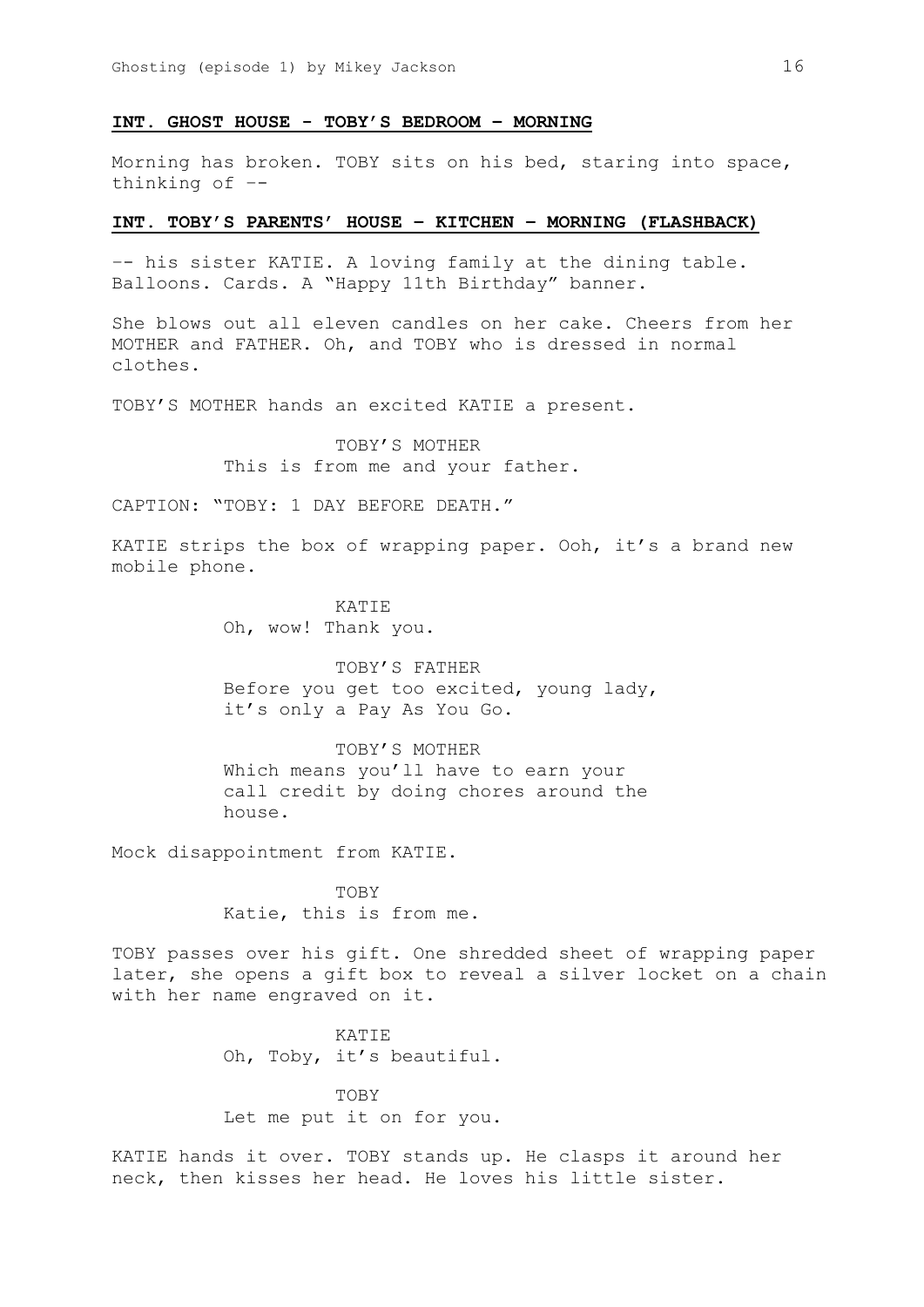# **INT. TOBY'S PARENTS' HOUSE – LOUNGE – EVENING (FLASHBACK)**

Still in the flashback, it's now the evening. TOBY'S MOTHER and FATHER are slouched on the sofa, watching TV. KATIE is not present, probably upstairs. TOBY wanders into the room.

> **TOBY** Mum. Dad. I've got something important to tell you.

TOBY'S FATHER Is this the part where you announce that you're coming out of the closet?

TOBY No. Of course not. Why would you even think that?

TOBY'S FATHER shrugs his shoulders. TOBY re-prepares himself, clearly working out how best to word his news.

> TOBY'S MOTHER Chop, chop, lad. Spit it out. EastEnders is about to begin.

**TOBY** The thing is... I've got myself a job.

It's weird. His parents don't seem too pleased.

TOBY'S FATHER What did you go and do that for?

**TOBY** It's what people do.

TOBY'S FATHER What about your education? You said you wanted to go to university.

TOBY No, Dad. You want me to go to university.

TOBY'S FATHER Son. Think about your future. You're a bright kid. With grades like yours, you'll easily win a place.

TOBY I'm sick of hearing that.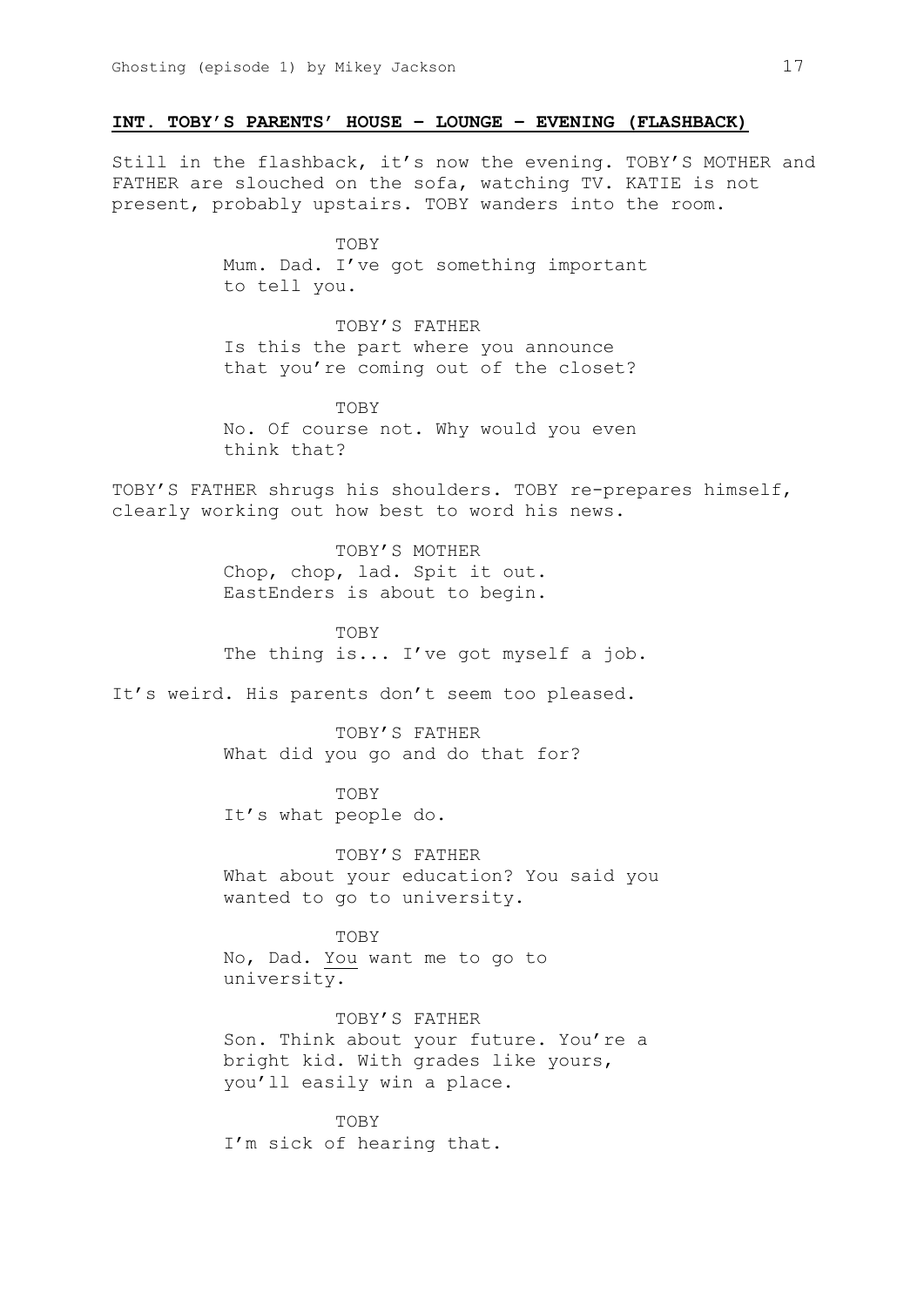TOBY'S MOTHER We're only thinking of you.

## **TOBY**

I'm sick of hearing that too. It's like you're trying to mould me. To shape me into something I'm not.

# TOBY'S FATHER

This is your golden opportunity to better yourself. Me, I was never given that chance. That's why I've had to endure poxy dead-end jobs all my life, and why we live a stone's throw from those bloody crime-ridden tower blocks. There was another mugging there yesterday. Fifth attack this week. In broad daylight.

TOBY'S MOTHER Toby? What kind of job is it?

TOBY averts his eyes, self-conscious.

TOBY Customer service assistant.

TOBY'S MOTHER

Where?

TOBY Burger Frenzy.

Shock, horror, disgust, the jaws of both parents drop.

TOBY'S MOTHER/FATHER Burger Frenzy??

TOBY'S FATHER You seriously want to waste your life rustling up fast food?

**TOBY** It's only until I find something better.

TOBY'S FATHER You need your bloody head tested.

TOBY I don't care what you think. I start tomorrow morning.